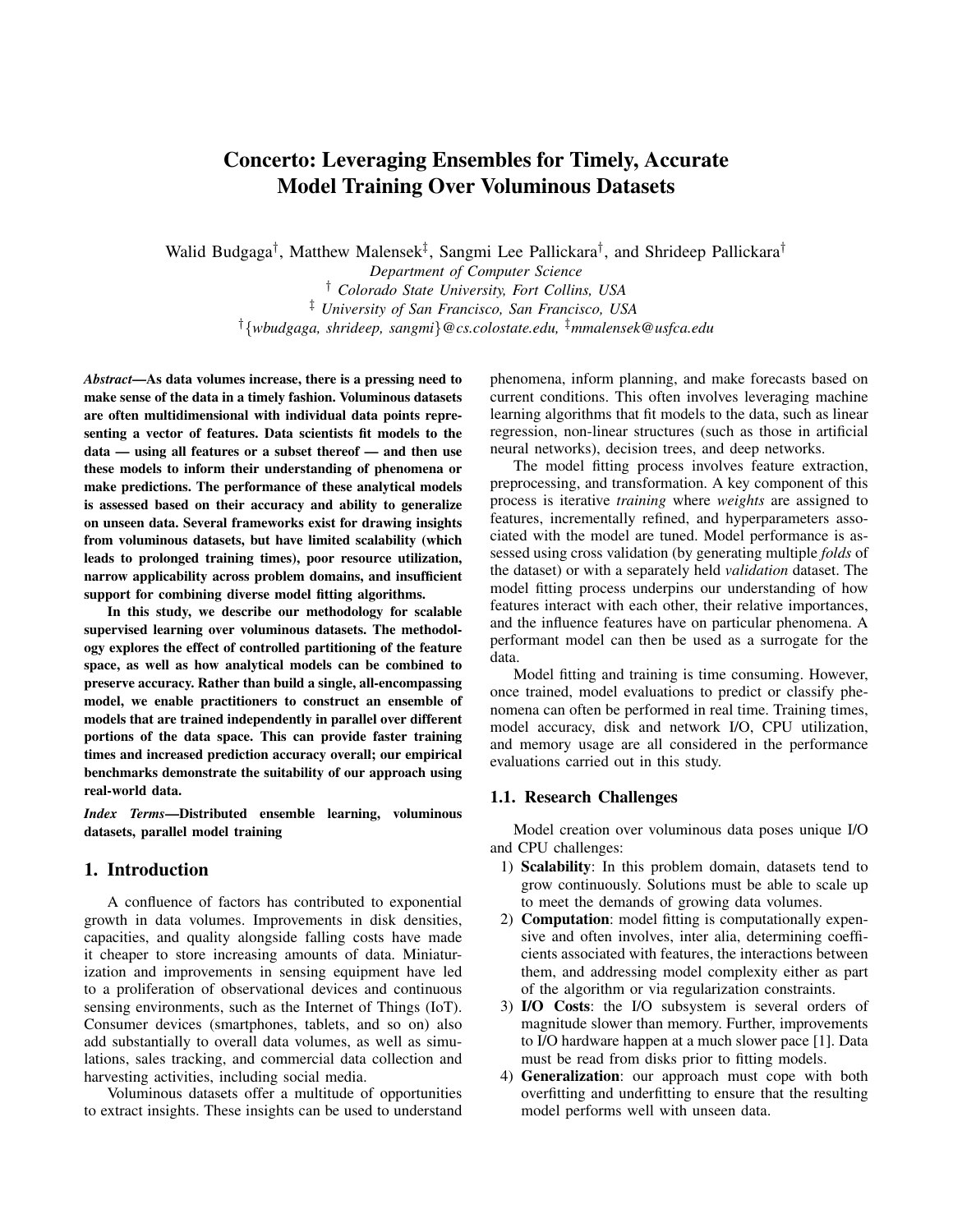#### 1.2. Research Questions

The primary objective of this study is to facilitate scalable creation of machine learning models over voluminous datasets. Specific research questions that we explore include:

- RQ1 *How can we reduce model training times?* As data volumes increase, training times increase. Timeliness is critically important when making predictions that must be capitalized or acted upon.
- RQ2 *How can we ensure that this reduction in training times is not at the expense of accuracy?* We will contrast the accuracy of the models using our methodology with that of a canonical model that was trained without regard for training times, and with a focus on accuracy.
- RQ3 *How can we ensure that the methodology scales with increases in data volumes and the number of machines available?* Coping with increased data by adding machines should result in roughly constant training times.

#### 1.3. Approach Summary

The crux of our methodology, *Concerto*, is to provide faster model creation/training over voluminous data. In particular, we focus on regression models. Our methodology targets: (1) alleviation of I/O constraints, (2) creation of independent models in a distributed environment, (3) ensuring data locality during the model creation process, and (4) combining several methods to preserve prediction accuracy.

Training a single, all-encompassing model may involve network I/O and synchronization barriers for updating model parameters because the data volumes are often far too big to be entirely resident on a single disk. In such cases, the learning algorithm is locally applied to data hosted by worker machines in parallel to find subsolutions that are synchronized and aggregated to update the model. The process is iterative and continues until a stopping condition is reached. Note that some algorithms are sequential in nature and cannot be easily parallelized.

Rather than build a single, all-encompassing model, we launch multiple training processes to fit several models in parallel. In our setting, data is partitioned and distributed over a collection of machines. Each model has data locality; the model is restricted to, and locally trained on, data available on a given machine without data transmission. Each model instance is trained independently, ranks features, performs feature selection, and so on.

Model creation leverages the distributed environment by ensuring that training executes in parallel on multiple machines. If there are  $N$  models, and assuming that the data is distributed more or less uniformly, then we can achieve an N-fold speedup in training times. The key reason for the speedup is that I/O and CPU costs are amortized over the distributed collection of machines. This also facilitates straightforward fault tolerance measures.

Individual model instances are used to construct an *ensemble* whose behavior depends on how the training dataset was partitioned. The ensemble exploits the insights gained from the individual models and partitioned data to generate a prediction for a given observation.

#### 1.4. Paper Contributions

In this study, we describe our framework for fast, distributed creation of model ensembles over voluminous datasets. While it is possible to implement our methodology with other machine learning frameworks or distributed computation engines, *Concerto* is integrated and purposebuilt for extreme-scale datasets and scenarios that warrant distributed ensembles. The methodology is demonstrably scalable while maintaining accuracy, and does not require synchronization barriers or network communication between participating machines. These advantages are facilitated by our ensemble data partitioning and training functionality. Specific contributions include:

- 1) Amortizing I/O and CPU costs by orchestrating model creation/training in a distributed environment. Models are built independently to ensure scalability and do not require synchronization.
- 2) Preserving accuracy by considering all observations in the training process across data partitions instead of sampling or reducing the dimensionality of the dataset.
- 3) Providing fault tolerance by relaunching failed learning processes on new machines without impacting the rest of the training process.
- 4) Allowing for combinations of diverse machine learning models to make a single prediction, and flexibility to easily incorporate new models in the future.
- 5) Supporting inherently sequential algorithms without modifications.

Finally, while this study focuses on regression models, we posit that our methodology is equally applicable to classification problems.

## 2. Related Work

Sampling is a commonly-used strategy for dealing with voluminous datasets when computational resources are insufficient. Sampling relies on a random process to create a smaller version of the original data; the subset can then be used as a surrogate for building the analytical models. For many domains, strategies [2], [3], [4] can create a smaller representative subset of the original dataset that enables building analytics models with performance similar to the original [5]. Although sampling enables analysis of voluminous data, studies have shown that increasing the sampling size of such data usually leads to better accuracy [6].

Another approach is to build a complex model using voluminous data distributed across several networked machines. Such approaches are effective in industry-scale settings involving training datasets with sizes ranging from 1TB to 1PB [7]. However, the cost of moving voluminous data among distributed machines is prohibitive, and cost concerns force the proposed systems to support data-centric computation. Collocating the computations with distributed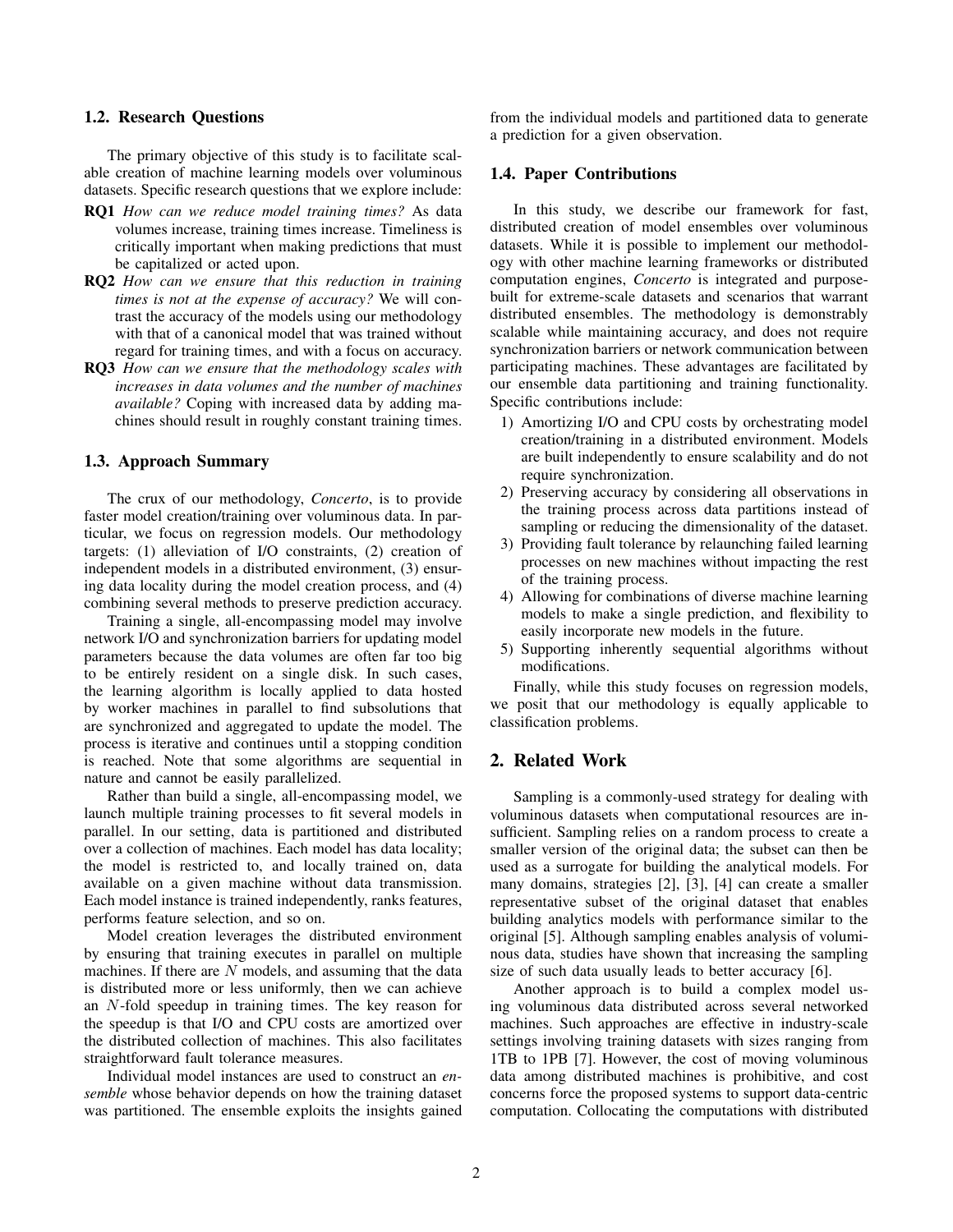data portions involves exploiting the natural decomposability of the objective function over the training data or, if possible, reworking the learning algorithm to run in a distributed manner. Often, approaches must carefully consider both task- and data-level parallelism to be effective [8].

A broad spectrum of machine learning problems involves the execution of iterative computations. To enable such a feature on large-scale data, some approaches have relied on the optimization of the MapReduce framework [9], [10], and others employed a graph abstraction to express computations [11]. Additional frameworks [12], [13], [7], [14] have been proposed to support a broader class of machine learning algorithms.

The main issue with most distributed approaches is expensive synchronization barriers involved in updating model parameters for each refining step, which leads to long training times. To minimize this issue, distributed systems approaches often relax the synchronization step at the expense of accuracy. Additionally, some algorithms are sequential in nature and simply cannot be efficiently distributed.

# 3. Methodology

The primary challenges associated with training an allencompassing, distributed model on a voluminous dataset are long training times, infeasibility for some learning algorithms, and inefficient utilization of computational resources. *Concerto* aims to overcome these challenges and consists of three tasks:

- (A) Partitioning the dataset into several subsets with manageable sizes and dispersing them over the cluster. We support two methods: *input* and *output* partitioning.
- (B) Launching parallel learning processes that train models over the partitions independently.
- (C) Building ensembles by evaluating model performance and configuring a *gate function* to select appropriate models to use when making predictions.

These tasks are summarized in Figure 1. Our methodology enables the construction of scalable ensembles that have the potential to generalize well. The main intention behind our use of partitioning is to enable learning in parallel from voluminous datasets with high prediction accuracy by capturing localized patterns associated with different regions of the input/output space. In doing so, the resulting gate function will select models that are most specialized for particular subsets of observations.

## 3.1. Partitioning the Data

Before dispersing data across the cluster, we sample from the dataset to create a *guidance set* that is used for ensemble assessment. The guidance set also provides a representative snapshot of dataset properties in situations where new information continually streams into the system. We rely on  $k$ -fold cross-validation to train, assess, and tune the complexity of the individual models. Partitioning methods can provide high-quality training sets that ultimately lead



Figure 1: Tasks carried out by *Concerto*. Datasets are analyzed before being partitioned and distributed to the cluster. Next, models are built independently, and then their predictive performance is evaluated to select which models are used in the ensemble.

to ensembles that generalize well; partitioning has a direct impact on the contents of training sets used for building the models that comprise the ensemble. We support two partitioning methods, *input-* and *output-*based partitioning.

3.1.1. Input-Based Partitioning. this partitioning algorithm divides the dataset into groups based on their similarity in the input space. Each group includes observations occurring in proximate portions of the feature space. To simplify the partitioning process, we do not attempt to find the optimal number of groups (clusters). The number of groups is determined based on the size of the given dataset and available computational resources, where several groups may be collocated on the same physical machine.

Our framework can employ a variety of techniques to accomplish this objective, including locality-sensitive hashing methods [15], [16], ball tree algorithms [17], and clustering methods [18], [19] such as k-means. After the groups have been established, data is dispersed across the cluster. However, it is important to note that all of these algorithms are susceptible to the *curse of dimensionality*, i.e., when dimensionality is too high the input space becomes increasingly sparse and the Euclidean distances between all of the data points are more or less indistinguishable [20].

We use dimensionality reduction techniques to deal with high-dimensional datasets. Input features that contribute the largest portion of the model's explanatory power are identified and selected to represent the data; in general, this does not have an appreciable impact on model performance [21]. Methods such as principal component analysis (PCA), correlation analysis, least absolute shrinkage and selection operator (LASSO), and Random Forest ensembles can be used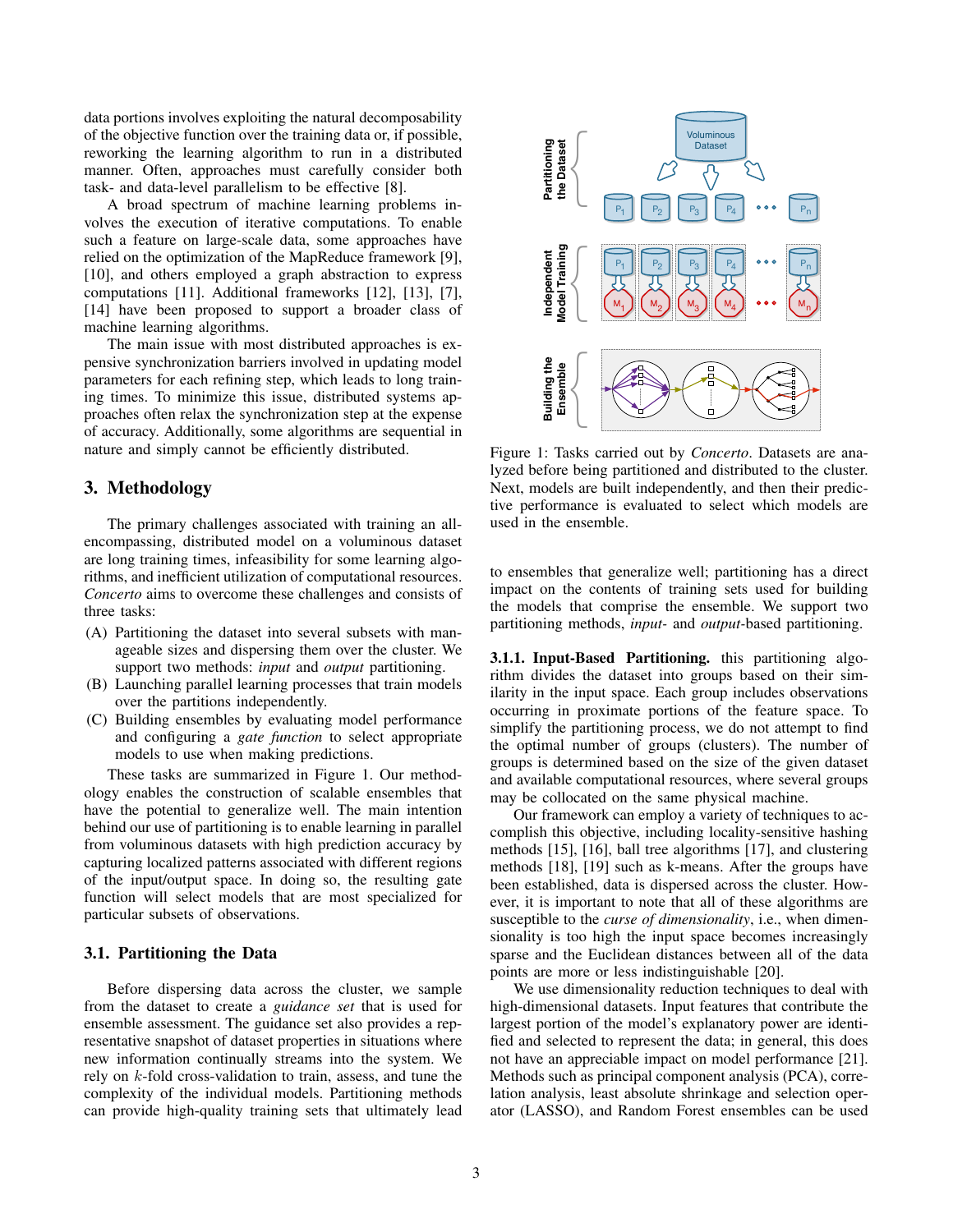for dimensionality reduction. Regardless of the technique used for dimensionality reduction, our framework provides a uniform interface that emits  $\langle feature, importance \% \rangle$  pairs for evaluation. Also note that selecting the groups/clusters and performing dimensionality reduction both occur on the guidance set before the entire dataset is ingested into the cluster.

3.1.2. Output-Based Partitioning. here, our algorithm aims to find the best *split thresholds* in the input space to create regions with maximum similarity in the output space. While our input-based partitioning builds groups of similar multidimensional observations (based on input *features*), this approach creates groups that ultimately lead to similar model outcomes (sometimes referred to as *label*based partitioning).

We employ the *C4.5* decision tree generation algorithm [22], an extended version of ID3 (Iterative Dichotomiser 3) [23]. Briefly, the algorithm attempts to choose split thresholds that maximize Kullback–Leibler divergence (also known as *information gain*) [24] to produce branches that are as homogeneous as possible. In other words, split thresholds are chosen with the intent of reducing entropy in the resulting partitions of the output space.

The algorithm is applied recursively on each region until the desired number of partitions is reached. Once complete, the resulting decision tree is pruned to remove branches that ultimately were not useful in distinguishing between outcomes. This partitioning method puts all of the observations that lead to similar target values in a separate subset, which in turn enables the construction of an ensemble with models that are specialized for different areas of the output space. The split thresholds are later used to determine which models within the ensemble will likely make the best predictions overall.

#### 3.2. Independent Model Training

Once the dataset has been partitioned and distributed, training individual models in parallel can begin. Our framework has two components, a driver and several executors. The driver's inputs include the ensemble type (input or output), the partitioning information generated during the partitioning phase (e.g., centroids or split thresholds), and a list of machines that host the training data. When the driver starts, it transmits a copy of the partitioning information to all machines in the cluster and then launches an executor on each machine. The executor runs multiple training processes in parallel on the host machine based on memory capacity and number of cores, as well as the size of the training sets. An overview of the training process is shown in Figure 2.

The training process begins by performing a correlation analysis and building *pilot models* on the local datasets to help pinpoint influential features. This information is useful both for building ensembles and providing diagnostic information. In some cases, datasets may exhibit *collinearity* where some features can be predicted linearly by others with a great degree of accuracy. Depending on the learning algorithm, this can produce noise that leads to decreased prediction or classification performance, so we optionally remove such features during this phase.

The framework supports a variety of machine learning models implemented as plugins that can be configured by the user on a case-by-case basis. We rely on configurable kfold cross-validation ( $k = 10$  by default) to assess model performance and iteratively tune each model's hyperparameters using general guidelines specific to the particular learning algorithm. Our current implementation supports the following machine learning models:

- Linear Regression
- Decision Tree Regression
- Random Forests
- Gradient Boosting

Note that the individual models themselves can be ensembles as well. Adding new models to the framework is straightforward and requires implementing a single interface.

Once local training is complete, serialized copies of the models that exhibited the best performance are checkpointed to the disk as a safeguard against outages or recoverable failures. Since the trained models are quite small, they are also broadcast to the rest of the cluster. This consumes a minimal amount of bandwidth and is leveraged during the ensemble creation process to build meta-models that achieve higher performance than the individual models. Note that this step happens asynchronously as training proceeds across the entire cluster. If a training process fails, the executor first retries executing it and then if the failure persists stores detailed logs to help diagnose parameterization or system issues.

#### 3.3. Building the Ensemble

Once local training is complete, the final step of our methodology produces an ensemble using *meta learning* techniques, where models are trained on other models' outputs. These meta models serve as a *gate function* that determines which model(s) should be used under particular conditions. Our framework leverages *stacking* to produce the final ensemble.

The base ensemble is constructed by using specialized models that learn local patterns and trends, but none of these



Figure 2: Overview of the training process. Inputs to the driver include the ensemble type, partitioning data, and list of machines in the cluster. The driver transmits this information to the executors that schedule and manage training processes.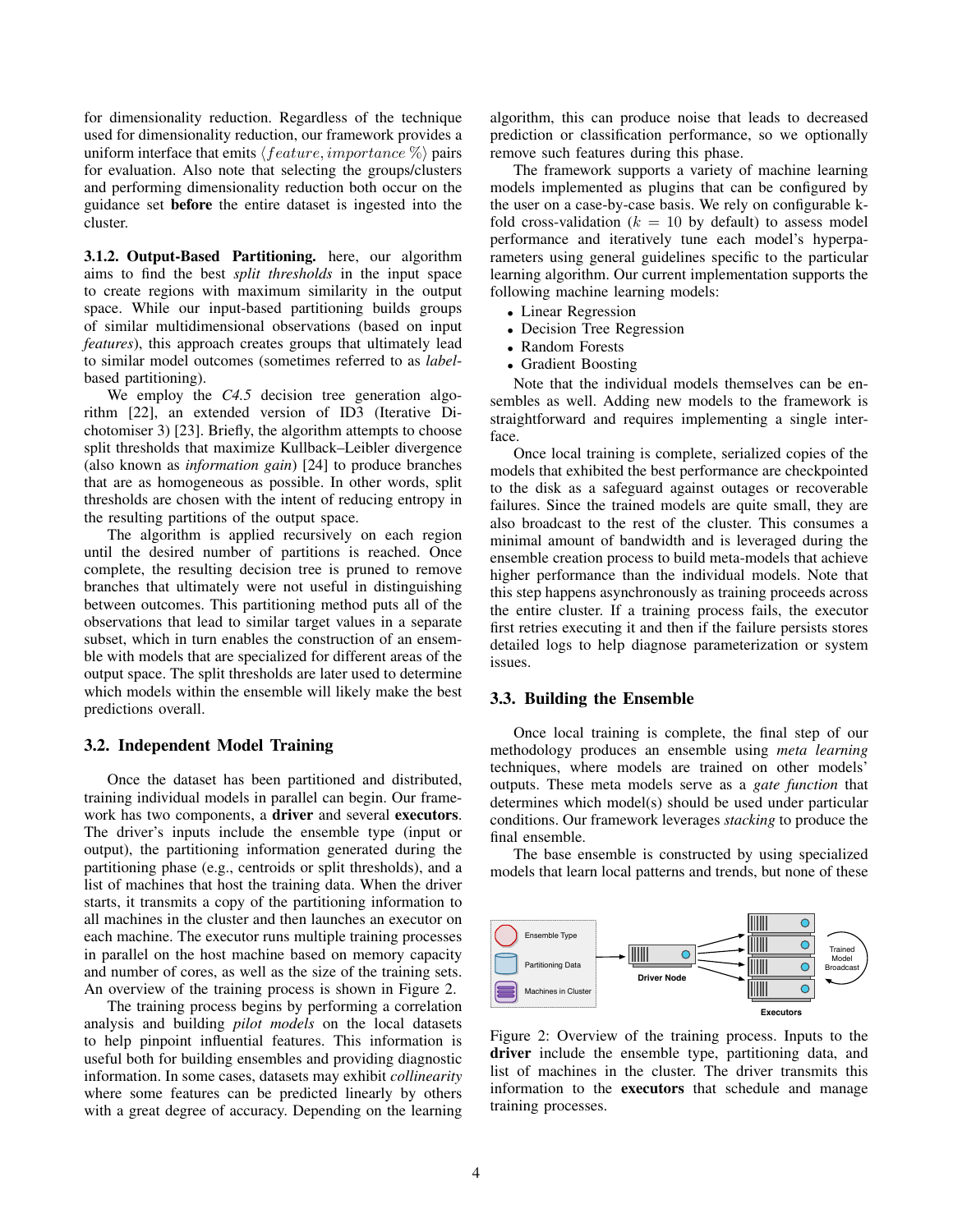models will be able to efficiently capture global trends and the patterns that stretch over multiple regions of the feature space. Our first improvement to baseline performance is allowing models that are specialized for neighboring regions to vote or average their predictions to provide a single accurate prediction for a given observation coming from one particular part of the feature space.

After building the specialized models for the base ensemble, new training sets are needed to build the meta models. We create a training set for each region of the feature space by applying all of the specialized models to the particular region's data for making predictions. To avoid overfitting, the region's entire dataset is not used for training specialized models. New training subsets are created in parallel by using the machines that host the original data. Subsequently, a training process is collocated with the new datasets to build the meta models in parallel independently.

Relying on *stacking* incorporates the insights of the specialized models to build a meta-learner (referred to as a stacked model) for each region. Stacking builds a model on the predictions of the other models to provide a prediction that is more accurate than any of the combined predictions [25]. In this approach, several different learning algorithms are combined (such as linear regression, decision trees, and so on) to create the meta models. Stacking has been applied in several domains of machine learning and shown an improvement of prediction accuracy and generalization [26], [27], [28].

## 4. Experimental Evaluation

Herein we describe the experiments we conducted to assess the effectiveness of our methodology for learning from voluminous datasets.

## 4.1. Experimental Setup

To evaluate *Concerto*, we used a real-world climate dataset obtained from the National Oceanic and Atmospheric Administration North American Mesoscale Forecast System [29]. This dataset includes readings of surface pressure, surface temperature, snow cover, snow depth, relative humidity, wind speed, etc. The dataset contained 3,532,225,177 observations with 59 features. Of the overall set of features, 58 were used as input features and the precipitable water entire atmosphere feature was chosen as our target to predict. The evaluation dataset was divided into test and training data. The test dataset contained 5 million observations and was used to assess the models, while the remaining data were used to train the global model and the ensembles.

To build the global model and ensembles, we used 126 machines running Fedora 30: 34 Six-Core Intel Xeon E5- 2620v3; 16GB RAM, 42 Eight-Core Intel Xeon E5-2620v4; 16GB RAM, and 50 Eight-Core Intel Xeon E5-2620v4; 64GB RAM.

#### 4.2. Comparison: Apache Spark and MLlib

To serve as a point of comparison with our approach, we used Apache Spark to build distributed machine learning models for our dataset. We call these *global* models. Spark was deployed on our 126-machine test cluster alongside Hadoop Distributed File System (HDFS) with the replication factor set to 3. Using 12 external machines to stage the data into the cluster took 168 minutes.

We applied all four machine learning algorithms on the entirety of the training data with Spark. While we could successfully train a global distributed model on the entire datasets using linear regression and basic decision tree regression, we were unable to do so with random forests or gradient boosting. While training the random forest, we observed that Spark attempted to shuffle large amounts of data that caused many of the nodes to fail because there was no space left on the disk (250 GB was the maximum amount of free space available on some of the machines in our cluster after accounting for the dataset storage, which is still a large amount of headroom).

Similarly, the gradient boosting training process never completed because nodes that ran out of space would trigger Spark's fault tolerance measures to recompute the entire RDD lineage chain. It is worth noting, however, that gradient boosting is a sequential algorithm and not particularly wellsuited for distributed learning, especially with a large number of trees. Table 1 summarizes the experimental settings used to train the global model.

TABLE 1: Configurations for the all-encompassing models built with Spark. \*Indicates training did not complete.

| Algorithm          | Depth | Max. Iterations / Trees |
|--------------------|-------|-------------------------|
| Linear Regression  | N/A   | 10.000                  |
| Decision Trees     | 30    |                         |
| Random Forests*    |       | 1.000                   |
| Gradient Boosting* |       | 1.600                   |

*Note: Since we could train the linear regression and the decision tree models on our dataset, we used them as our main points of comparison. In the interest of fairness, we determined these parameters through extensive experimentation with the intent of demonstrating the best possible performance of Spark. These models are distributed and were configured to create enough decision trees to ensure the entire cluster was fully utilized.*

## 4.3. Building the Ensembles

We created an input and output ensemble to test both of our partitioning strategies. To create the input partitions, we used the k-means algorithm on 20% of the data to create 1,000 clusters. It took 12 minutes to calculate the centroids and 68 minutes to disperse the data. The centroids were used as the basis for the gate function of the ensemble.

For building the output ensemble, we partitioned the data based on the similarities in the output space. The partitioning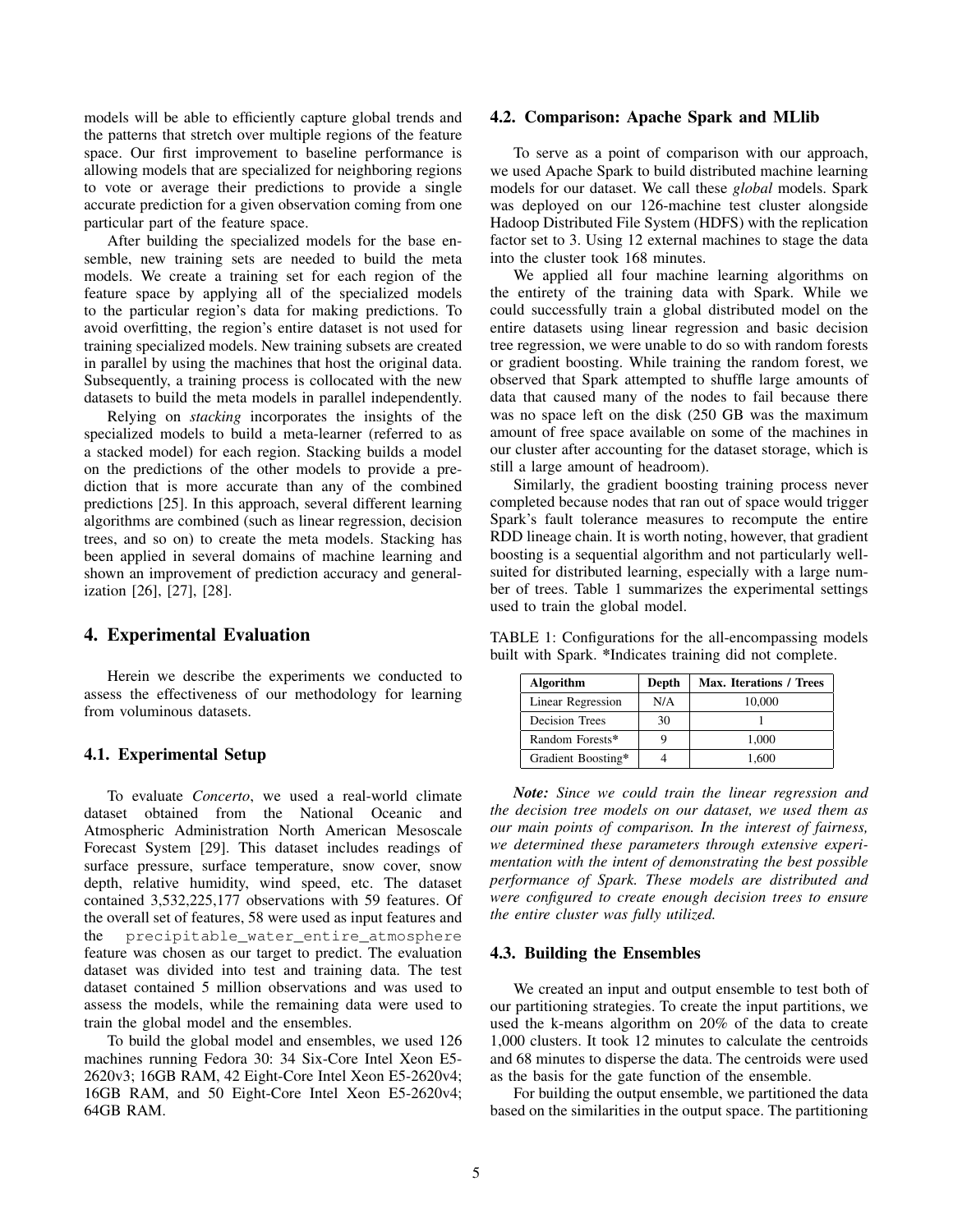algorithm was applied to 15% of the data and took 38 minutes to complete. In this case, split thresholds were used to build the gate function for the ensemble. Distributing the data across the cluster took 46 minutes.

Unless otherwise noted, we used the same machine learning algorithms and parameters as the Spark cluster. *Concerto* manages orchestrating and leveraging the ensembles. The size of these ensembles is constrained by two competing pulls, parallelism and regularization: increasing the degree of parallelism reduces training times, but increasing model count beyond a certain point adds more complexity. The number of constituent models within the ensemble also depends on two additional factors: (1) the data and (2) the type (input or output) of ensemble being built. However, if the size of the ensemble is the same the "systems" implications are similar. Our experimental evaluation assesses the performance implications of these different choices. The majority of our benchmarks include results for ensembles with 1,000 models (input ensemble) and 5,357 models (output ensemble), which provided the best balance of speed and accuracy. However, a direct comparison (1,000 models vs. 1,000 models) is also provided in Section 4.9.

## 4.4. Training Times, CPU Usage, and Scalability

We contrasted the training time of all-encompassing, distributed (global) models built with Spark against two ensembles of different sizes for our two partitioning types. Here, training time does not include time spent ingesting and storing the dataset (168 minutes with Spark and HDFS, 80 minutes for the input ensemble, and 84 minutes for the output ensemble). Table 2 contains the results for the linear regression model; linear regression is straightforward to parallelize with minimal communication, so in this case the global model is faster to build.

TABLE 2: Training times for an all-encompassing linear regression model built with Spark compared against input and output ensembles trained with our framework.

| Configuration          | <b>Training Time (Hours)</b> |
|------------------------|------------------------------|
| Spark (Global)         | 0.6                          |
| Ensemble (1000 Models) | 17                           |
| Ensemble (5357 Models) | 44                           |

Note that while the global linear regression model outperforms our approach in terms of training time, it is one of the simplest models available and accuracy will generally be lower than other approaches. See Section 4.7 for an evaluation of prediction accuracy.

In the case of decision trees, the benefits of our methodology are much more apparent; Table 3 compares decision tree training times.

Figure 3 shows cumulative CPU utilization for the decision tree ensembles; in these results, steeper curves indicate better resource utilization (high CPU usage). Intuitively, the ensemble with more models also took longer to train. In fact, due to the load balancing characteristics of our approach, we

TABLE 3: Comparison of decision tree training times.

| Configuration          | <b>Training Time (Hours)</b> |
|------------------------|------------------------------|
| Spark (Global)         | 12.1                         |
| Ensemble (1000 Models) | 0 <sub>4</sub>               |
| Ensemble (5357 Models) | 21                           |

could observe training times scaling up/down with changes to the number of models as well as the number of machines in the cluster.



Figure 3: Cumulative CPU usage of the cluster for decision tree models. Steeper curves indicate higher CPU usage, while flatter curves indicate portions of the job that are likely I/O- or memory-bound. Here, the number of models in the ensembles trained by *Concerto* have a direct impact on training time.

Finally, Table 4 compares training times for gradient boosting. While the algorithm takes the longest amount of time to train, we found that it also usually provided the best prediction accuracy (see Section 4.8). Note that in this case, the global model built with Spark did not finish executing after running for several days.

TABLE 4: Comparison of gradient boosting training times.

| Configuration          | <b>Training Time (Hours)</b> |
|------------------------|------------------------------|
| Spark (Global)         | Did not Complete             |
| Ensemble (1000 Models) | 26.1                         |
| Ensemble (5357 Models) | 45.5                         |

Based on these results, our approach has a clear advantage when the algorithm is not trivially parallelizable.

#### 4.5. Disk and Network I/O

One key advantage of our approach is that it requires minimal I/O: intermediate data is not written to the disk, and while the partitions incur initial read costs, once they are resident in memory they will not have to be swapped out. This avoids expensive write operations. Figures 4-(a) and (b) compare the disk I/O usage of the two approaches (global vs.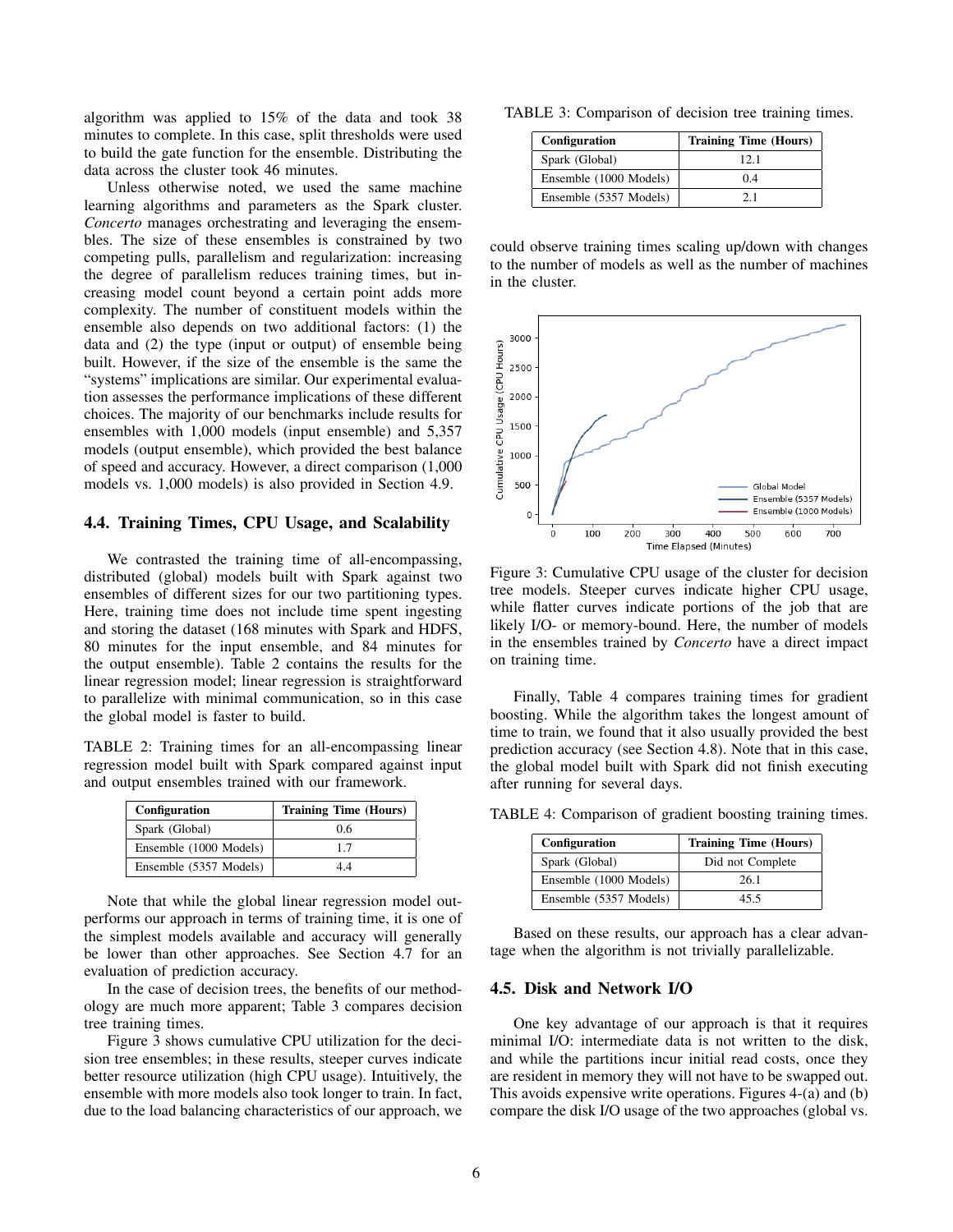

Figure 4: Comparison of Disk I/O (including both reads and writes) between the global model built with Spark and our ensembles for linear regression and decision trees. The ensembles read the dataset once, but do not require significant additional I/O operations.

ensemble-based). The high disk I/O exhibited in the Spark implementation includes reading from and writing to HDFS as well as any flushing of RDDs to the disk that may occur when nodes run out of main memory or checkpoints must be stored. We hypothesize that the primary reason we were unable to train a global random forest or gradient boosting model on the dataset using Spark is due to the higher I/O usage patterns shown here. Also note that the ensembles read the dataset once, but do not require significant additional I/O operations.

Figures 5-(a) and (b) compare network I/O measured in terabytes. The difference here can be primarily explained by the minimal amount of communication required by our framework; apart from initial partitioning information and broadcasting serialized model instances, very little coordination between nodes in the cluster is necessary. Variation between the different ensembles is primarily due to differences in the serialized model sizes and complexity. Minimal communication can be particularly beneficial when the links between nodes in the cluster incur high latency or are intermittently unreliable, which is often a reality in cloud deployments that are geographically distributed. In the case of Spark, a substantial amount of data must be transferred, likely due to training synchronization and the communications between HDFS and Spark.

## 4.6. Memory Usage

We tracked memory usage across the entire cluster during the training process. In the case of Spark, a large amount of memory was pre-allocated and then grew over time as RDDs were cached in memory. On the other hand, with *Concerto*, memory usage varied to a greater extent depending on the resource profiles of the training processes. This allows memory usage to decrease over time as training processes complete, potentially enabling other



Figure 5: Comparison of Network I/O (including both reads and writes) between the global model built with Spark and our ensembles for linear regression and decision trees.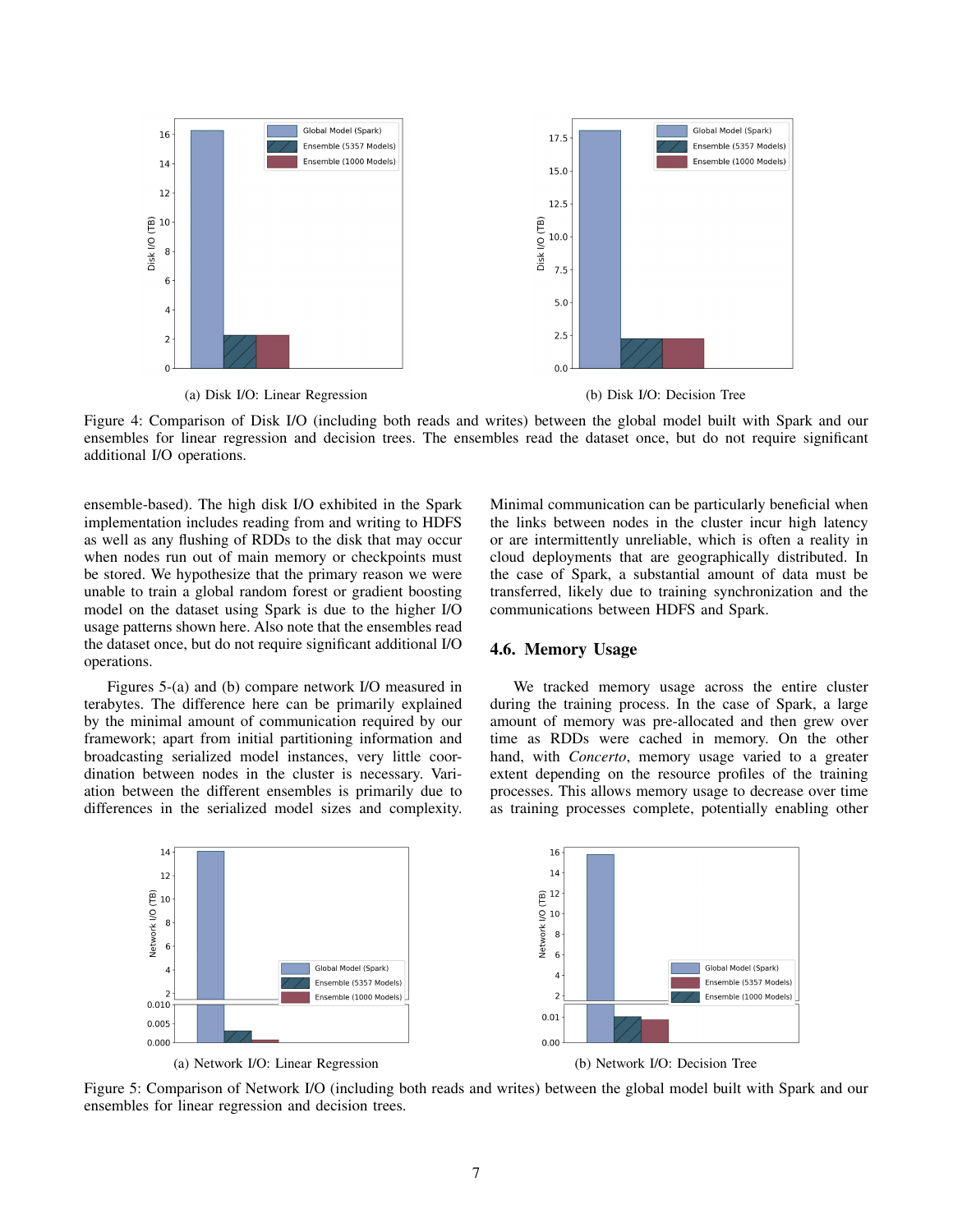processes to make use of the memory. Table 5 outlines the maximum and average memory usage observed on the cluster for each configuration. As usual, the input ensemble contained 1,000 models and the output ensemble contained 5,357 models for these benchmarks, which helps explain the difference in memory consumption.

TABLE 5: Memory usage exhibited while training linear regression models.

| Configuration          | Max. Memory (GB) | Avg. Mem. $(GB)$ |
|------------------------|------------------|------------------|
| Spark (Global)         | 965.14           | 858.18           |
| Ensemble (1000 Models) | 1065.27          | 638.36           |
| Ensemble (5357 Models) | 1769.85          | 1132.54          |

Similarly, Table 6 outlines the memory usage profile of the two systems while training decision tree models.

TABLE 6: Memory usage exhibited while training decision tree models.

| Configuration          | Max. Memory (GB) | Avg. Mem. $(GB)$ |
|------------------------|------------------|------------------|
| Spark (Global)         | 3490.47          | 3093.66          |
| Ensemble (1000 Models) | 1136.52          | 621.13           |
| Ensemble (5357 Models) | 430.05           | 262.80           |

In the case of the output ensemble, memory usage is lower due to the smaller partition sizes resulting in smaller models, but at a larger quantity (5,357). Since training is fairly fast, long-term memory consumption is low.

#### 4.7. Prediction Accuracy

We measured the mean squared error (MSE), the average squared difference between estimated values and actual values, by making predictions with the global model and our ensembles on test data that was not used in the training processes. Figure 6 illustrates the prediction error measured in MSE for linear regression and decision tree models. In most cases, the predictions made by the input and output ensembles were more accurate than the global model; the global model is trained on the entire dataset and may not always be able to efficiently capture local patterns, while our methodology can do so by leveraging multiple models.

However, with the linear regression models, the prediction accuracy of the input ensemble was worse. We hypothesize that the training sets produced by partitioning the data based on the similarities in input space include nonlinear relations that were poorly modeled at the local level. That is, patterns associated with different extents of input space could not efficiently be captured by the simple linear regression models.

Note that these results do not include the ensembles that featured gradient boosting models; since a direct comparison with the global model was not possible, gradient boosting results are provided in the next section.

#### 4.8. Evaluating Ensembles: Input vs. Output

Due to the serial nature of the gradient boosting algorithm and the high amount of inter-node communication and disk I/O, we were unable to build a global model across the dataset using Spark. However, both our input and output ensembles with models trained using gradient boosting exhibited substantially better performance in terms of predictive accuracy; the best prediction MSE we achieved with Spark using decision trees was 3.75, whereas the MSE achieved with gradient boosting ensembles was 1.20 and 1.55 for the input and output ensembles, respectively. While the input ensemble achieved the highest prediction accuracy



Figure 6: Mean squared error (MSE) evaluation of the predictions made by the global models and ensembles using linear regression and decision trees. Note the difference in scales; the models built with decision trees achieve higher prediction accuracy (lower MSE) for all three approaches.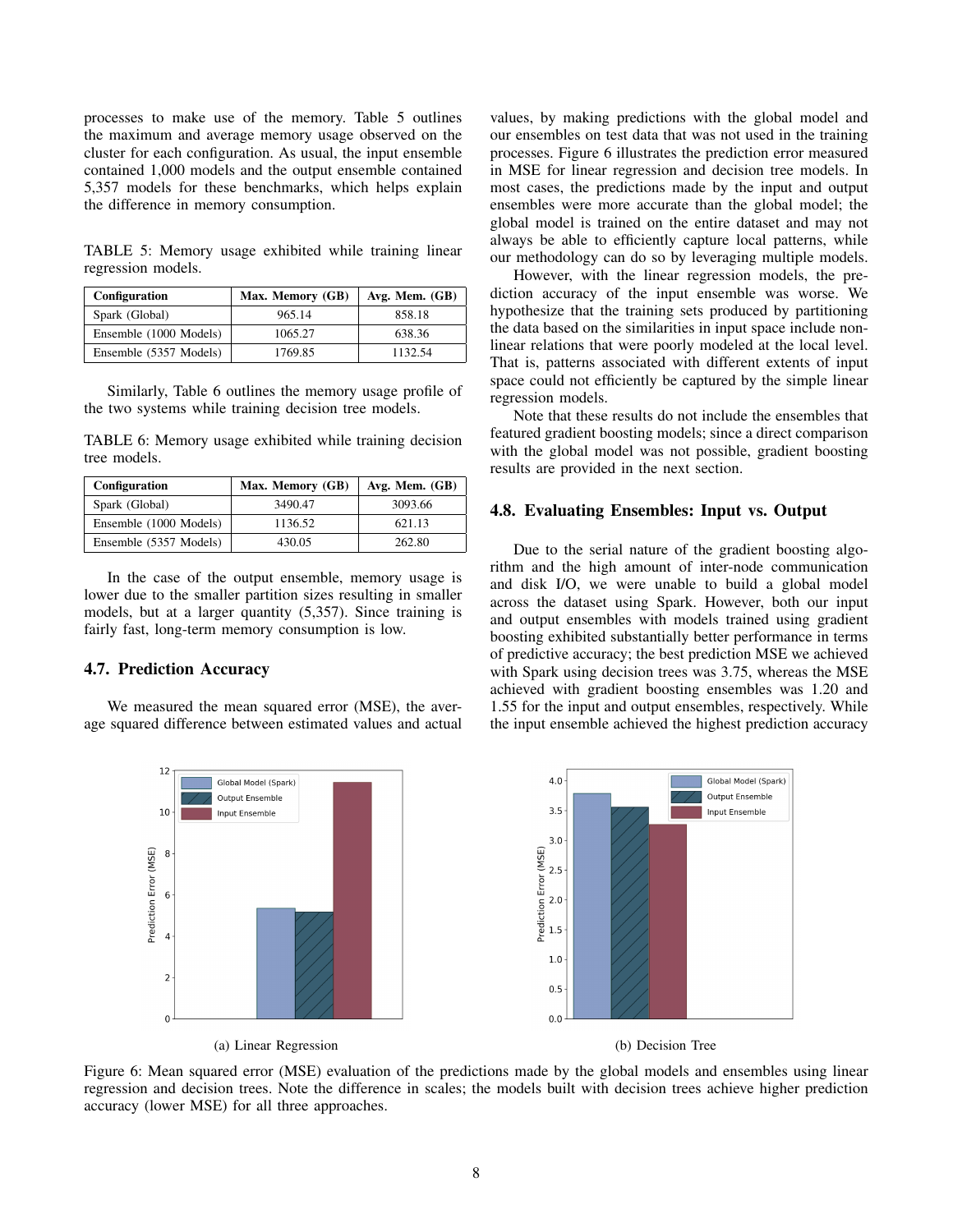

Figure 7: Disk and Network I/O with the gradient boosting ensembles.

in terms of MSE, both results are better than the global models and ensembles built with linear regression and decision trees. This result emphasizes one of the main advantages of our methodology: when a serial or difficult-to-parallelize machine learning algorithm offers the best performance for a particular dataset, it can still be trained in parallel and leveraged by our framework.

Figure 7 demonstrates the disk and network I/O of the gradient boosting ensembles. Both results closely mirror the performance observed for linear regression and decision tree ensembles. On the other hand, ensembles that leveraged gradient boosting had a higher upper bound for memory usage and used more memory on average, as shown in Table 7.

TABLE 7: Memory usage exhibited while training gradient boosting models.

| Configuration          | Max. Memory (GB) | Avg. Mem. $(GB)$ |
|------------------------|------------------|------------------|
| Ensemble (1000 Models) | 1814.62          | 1153.43          |
| Ensemble (5357 Models) | 2058.20          | 1425.17          |

#### 4.9. Systems Implications of Ensemble Sizes

As noted previously, we chose the best possible models and meta models for Spark and *Concerto*. Specifically, we chose ensembles of 1,000 and 5,357 models to balance training speed and prediction accuracy. While higher prediction accuracy with our approach is certainly possible, it comes at the cost of timeliness and rapidly approaches the point of diminishing returns. However, from a systems perspective, the number of models per ensemble does not have a significant impact on performance metrics; given a particular number of features, labels, dataset size, and model configuration, the disk I/O, network I/O, and CPU usage will all exhibit behavior similar to our previous benchmarks. Figure 8 demonstrates this by repeating our previous benchmarks using 1,000-model input and output ensembles with decision tree regression (linear regression models produced similar results as well, but are omitted for brevity).



Figure 8: CPU, Disk I/O, and Network I/O benchmarks re-run with 1000-model decision tree input and output ensembles.